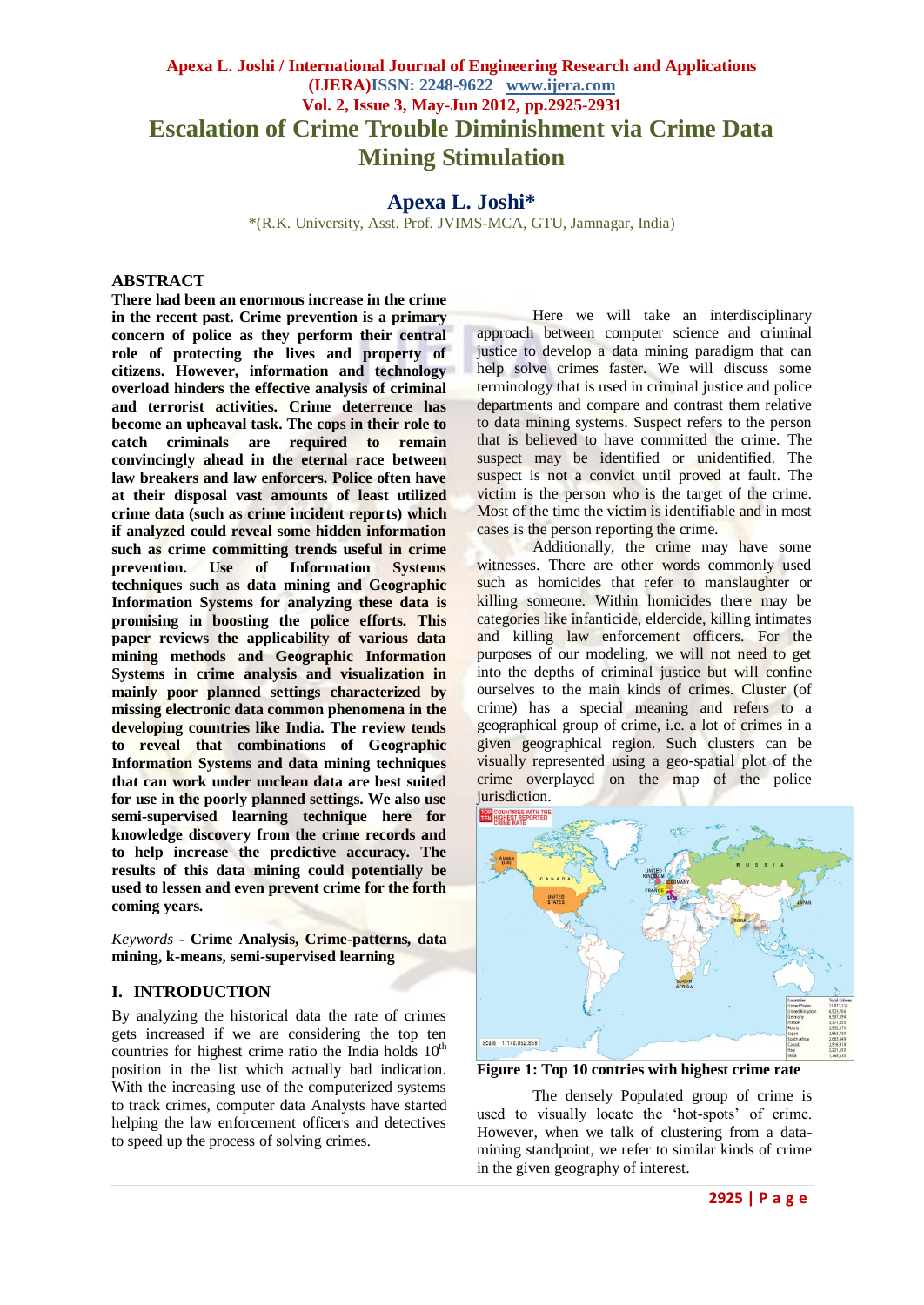Such clusters are useful in identifying a crime pattern or a crime spree. Some well-known examples of crime patterns are the serial-rapist or a serial killer. These crimes may involve single suspect or may be committed by a group of suspects. The figure1 shows the top 10 countries with highest reported crime rates. So the aim of the paper is to help the local law enforcement agencies like SCRB (State Crime Record Bureau) and DCRB (District Crime Record Bureau)/CCRB (City Crime Record Bureau) have also become more alert to criminal activities in their own jurisdictions. One challenge to law enforcement and intelligence agencies is the difficulty of analyzing large volumes of data involved in criminal and terrorist activities.

Data mining holds the promise of making it easy, convenient, and practical to explore very large databases for organizations and users. In this paper, we review data mining techniques applied in the context of law enforcement and intelligence analysis.

#### **II. CRIME REPORTING SYSTEM**

The data for crime often presents an interesting dilemma. While some data is kept confidential, some becomes public information. Data about the prisoners can often be viewed in the county sites. However, data about crimes related to narcotics or juvenile cases is usually more restricted. Similarly, the information about the sex offenders is made public to warn others in the area, but the identity of the victim is often prevented. Thus as a data miner, the analyst has to deal with all these public versus private data issues so that data mining modeling process does not infringe on these legal boundaries.

Most office and police departments use electronic systems for crime reporting that have replaced the traditional paper-based crime reports. Here with this paper we pre-assumed that the entire departments are working on electronic systems. These crime reports have the following kinds of information categories namely - type of crime, date/time, location etc. Then there is information about the suspect (identified or unidentified), victim and the witness. Additionally, there is the narrative or description of the crime and Modus Operandi (MO) that is usually in the text form. The police officers or detectives use free text to record most of their observations that cannot be included in checkbox kind of pre-determined questions. While the first two categories of information are usually stored in the computer databases as numeric, character or date fields of table, the last one is often stored as free text.

The challenge in data mining crime data often comes from the free text field. While free text fields can give the newspaper columnist, a great story line, converting them into data mining attributes is not always an easy job. How to arrive at the significant attributes for the data mining models.

## **III. OVERVIEW OF CRIME**

Crime is an offence against a person (for example murder, and robbery), or his/her property (for example, theft and property damage) or the State regulation (for example traffic violations) (Usul N. 2004) [1]. In non-legal terms crime is a set of acts that violate socially accepted rules of human ethical or moral behavior (Usul N. 2004) [1]; for example acting against a ritual in some society.

Crime occurs in a variety of forms which police informally categorizes as being either major or volume. Major crime consists of the high profile crimes such as murder, armed robbery and non-date rape. These crimes can either be one-offs or serial. In the case of serial crimes it is relatively easy to link crimes together due to clear similarities in terms of modus operandi or descriptions of offenders. This linking is possible due to the comparatively low volume of such crimes. Major crimes usually have a team of detectives allocated to conduct the investigation. In contrast volume crimes such as burglary and shoplifting are far more prevalent. They are usually serial in nature as offenders go on to commit many such crimes. Property crimes, such as domestic burglary offences, committed by different individuals are highly similar and it is rare to have a description of the offenders (R.William and Adderley Musgrove, 2001) [2]. Table 1 shows the classification of crime (Thomas M. Green, (2002) [3].

**Table 1. Crime types at different levels. Source: (Thomas M. Green, 2002) [3].**

| <b>Crime Type</b>         | <b>Description</b>                 |  |
|---------------------------|------------------------------------|--|
| <b>Traffic Violations</b> | Driving under the influence of     |  |
|                           | alcohol, fatal/personal            |  |
|                           | injury/property damage traffic     |  |
|                           | accident, road rage                |  |
| Sex crime                 | <b>Sexual offences</b>             |  |
| Fraud                     | Forgery and counterfeiting,        |  |
|                           | frauds, embezzlement, identity     |  |
|                           | deception                          |  |
| Arson                     | Arson on buildings                 |  |
| Gang / drug offences      | Narcotic drug offences             |  |
| Violent crime             | Criminal Homicide, armed robbery,  |  |
|                           | aggravated assault, other assaults |  |
| Cyber crime               | Internet frauds, illegal trading,  |  |
|                           | network intrusion /hacking,        |  |
|                           | virus spreading, hate crimes,      |  |
|                           | cyber piracy, cyber pornography,   |  |
|                           | cyber-terrorism, theft of          |  |
|                           | Confidential information.          |  |

Also a single detective officer may have a large number of different volume crimes to investigate at any point in time. With a view to satisfying this demand, police forces around the world employ specialist crime analysts, people who have specialist training in a variety of disciplines including investigation techniques, criminal psychology and information technology. It is their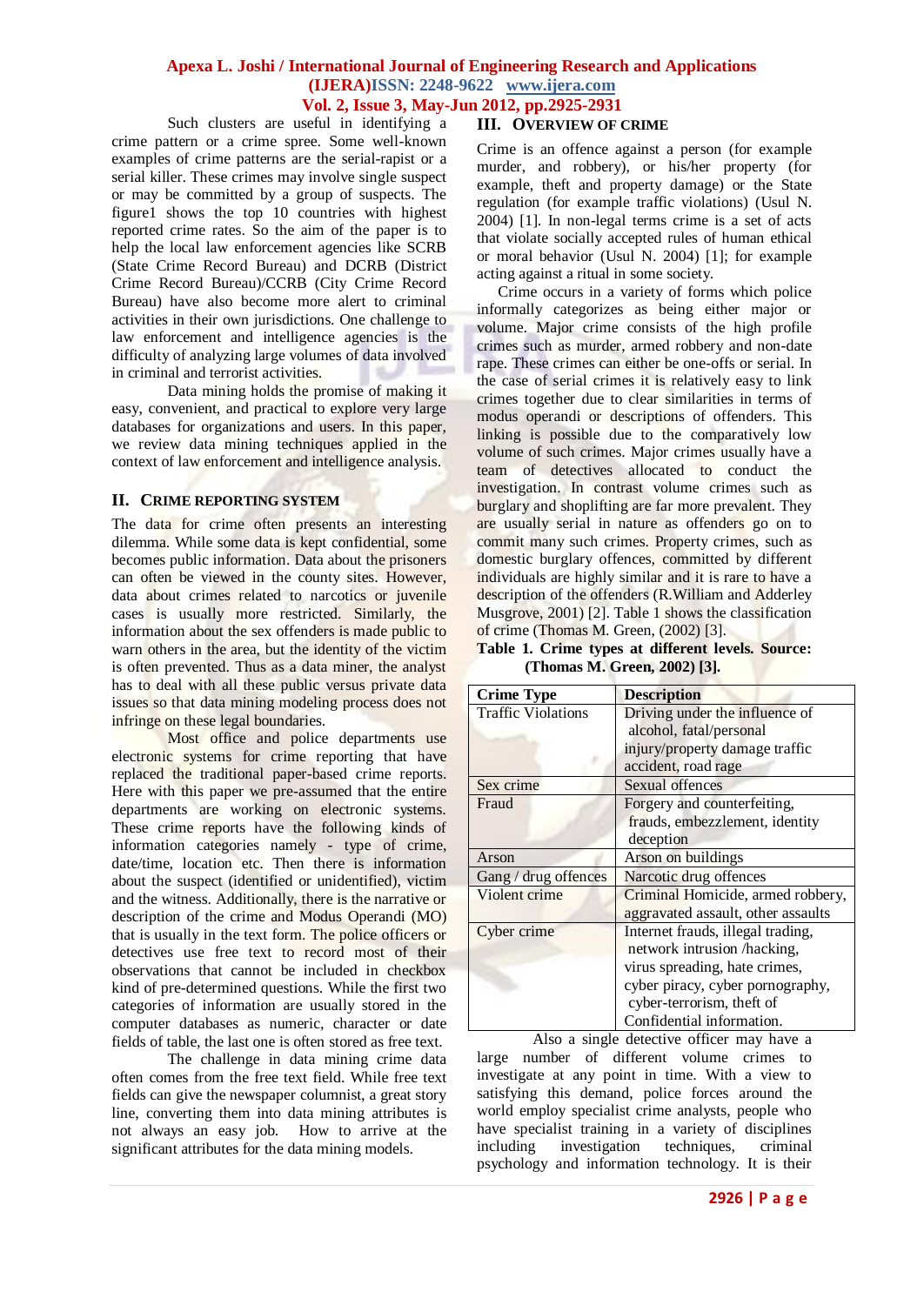task to assist investigating officers by analyzing crime trends and patterns, identifying links between crimes and producing packages which target an individual or group of offenders linking them to a series of crimes (R.William and Adderley Musgrove, 2001) [2].

Most, if not all, of current systems both manual and computerized revolve around the investigation of crimes already committed. They are, therefore, reactive. In the developed countries, a majority of crime prevention forces use different types of relational database management systems (RDBMS) for recording and subsequent analysis of crime. Standard or interactive queries are written to produce patterns of crime, offending and various statistics (R.William and Adderley Musgrove, 2001) [2]. but it's a common phenomena in the developing countries to find mainly manual criminal record books used alongside the pin-up maps for crime incidence location.

### **IV. DATA MINING AND CRIME PATTERN**

Data mining deals with the discovery of unexpected patterns and new rules that are "hidden" in large databases It serves as an automated tool that uses multiple advanced computational techniques, including artificial intelligence (the use of computers to perform logical functions), to fully explore and characterize large data sets involving one or more data sources, identifying significant, recognizable patterns, trends, and relationships not easily detected through traditional analytical techniques alone. This information then may help with various purposes, such as the prediction of future events or behaviors. (Reza et al, 2001)[3] .

The development of new intelligent tools for automated data mining and knowledge discovery has led to the design and construction of successful systems that show early promise in their ability to scale up to the handling of voluminous data sets.

Theories of crime and delinquency tend to be discipline-specific and are dominated by psychological, sociological, and economic approaches (Reza et al, 2001)[3].

We will look at how to convert crime information into a data-mining problem (Hsinchun Chen, 2004) [4], such that it can help the detectives in solving crimes faster. We have seen that in crime terminology a cluster is a group of crimes in a geographical region or a hot spot of crime. Whereas, in data mining terminology a cluster is group of similar data points  $-$  a possible crime pattern. Thus appropriate clusters or a subset of the cluster will have a one-to-one correspondence to crime patterns.

Thus clustering algorithms in data mining are equivalent to the task of identifying groups of records that are similar between themselves but different from the rest of the data.

In our case some of these clusters will useful for identifying a crime spree committed by one or same group of suspects. Given this information, the next challenge is to find the variables providing the best clustering. These clusters will then be presented to the detectives to drill down using their domain expertise. The automated detection of crime patterns, allows the detectives to focus on crime sprees first and solving one of these crimes results in solving the whole "spree" or in some cases if the groups of incidents are suspected to be one spree, the complete evidence can be built from the different bits of information from each of the crime incidents. For instance, one crime site reveals that suspect t has black hair, the next incident/witness reveals that suspect is middle aged and third one reveals there is tattoo on left arm, all together it will give a much more complete picture than any one of those alone. Without a suspected crime pattern, the detective is less likely to build the complete picture from bits of information from different

crime incidents. Today most of it is manually done with the help of multiple spreadsheet reports that the detectives usually get from the computer data analysts and their own crime logs.

We choose to use clustering technique over any supervised technique such as classification, since crimes vary in nature widely and crime database often contains several unsolved crimes. Therefore, classification technique that will rely on the existing and known solved crimes, will not give good predictive quality for future crimes. Also nature of crimes change over time, such as Internet based cyber crimes or crimes using cell-phones were uncommon not too long ago. Thus, in order to be able to detect newer and unknown patterns in future, clustering techniques work better.

## **V. DATA VISUALIZATION**

Visual methods are powerful tools in data exploration because they utilize the power of the human eye/brain to detect structures. A number of data mining tools for visualization exist, a histogram and Kernel plots being the most basic used for displaying single variables. Scatter plots for the display two variables at a time and reveal correlation, if any, between them. And for more than two variables, scatter plot matrices are often used (Smyth Padhraic, 2001) [5]. GIS also provides a powerful visualization tool through display of maps that allow the exploration of spatial patterns in an interactive fashion (Pfeiffer, 1996) [6].

## **VI. CLUSTERING TECHNIQUE**

We will look at some of our contributions to this area of study. We will show a simple clustering example here. Let us take an oversimplified case of crime record. A crime data analyst or detective will use a report based on this data sorted in different orders,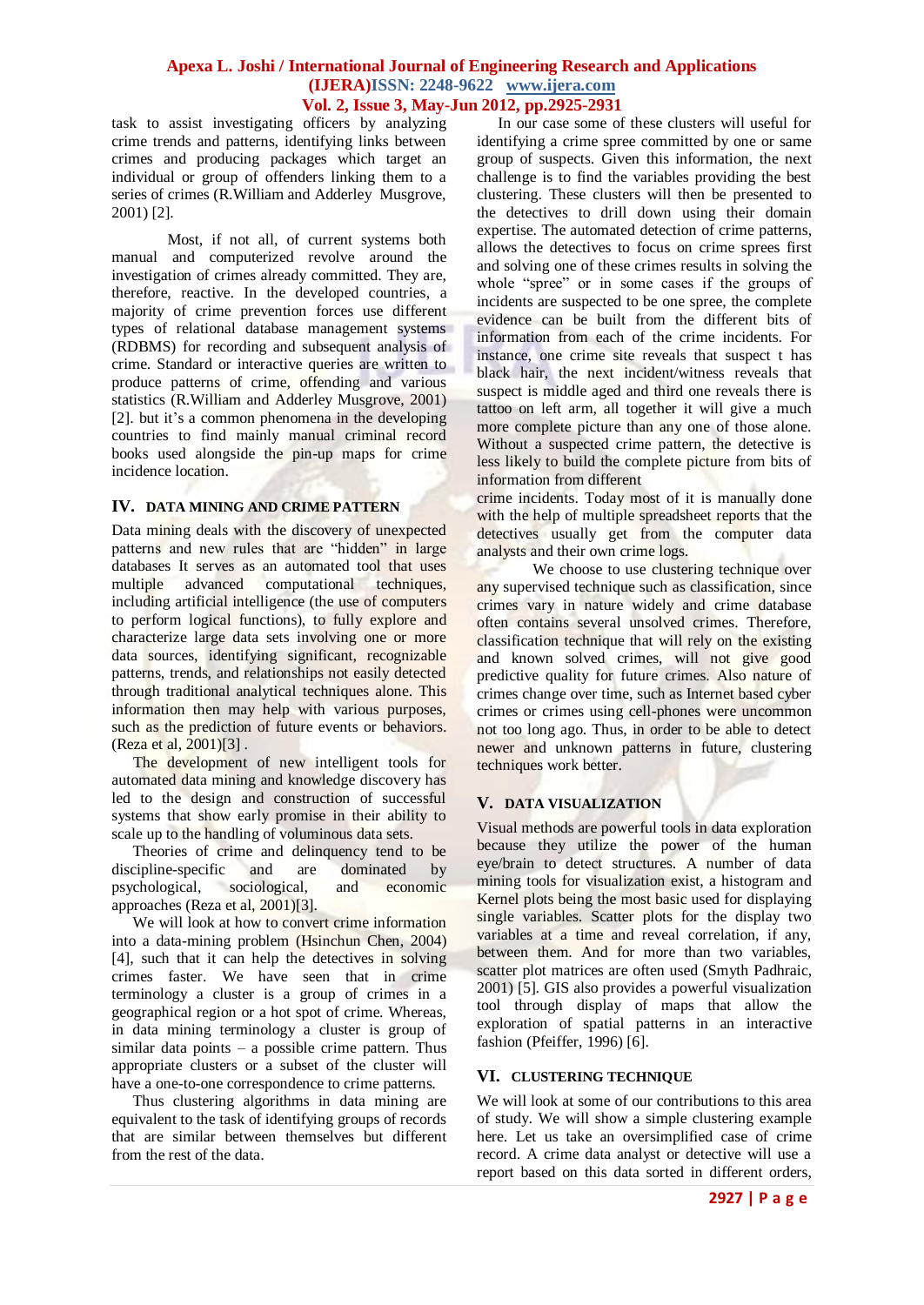usually the first sort will be on the most important characteristic based on the detective"s experience.

We look at table 2 with a simple example of crime list. The type of crime is robbery and it will be the most important attribute. The rows 1 and 3 show a simple crime pattern where the suspect description matches and victim profile is also similar.

|  |  |  |  | <b>Table 2 Simple Crime Example</b> |
|--|--|--|--|-------------------------------------|
|--|--|--|--|-------------------------------------|

| Crime | Suspe | Suspe      | Suspe    | Victi  | Weapo  |
|-------|-------|------------|----------|--------|--------|
| Type  | ct    | ct         | ct       | m      | n      |
|       | Race  | <b>Sex</b> | Age      | age gr |        |
|       |       |            | gr       |        |        |
|       |       |            |          |        |        |
| Robbe | B     | M          | Middl    | Elderl | Knife  |
| ry    |       |            | e        | y      |        |
|       |       |            |          |        |        |
| Robbe | W     | M          | Youn     | Middl  | Bat    |
| ry    |       |            | g        | e      |        |
| Robbe | B     | M          | $\gamma$ | Elderl | Knife  |
| ry    |       |            |          | y      |        |
| Robbe | в     | F          | Middl    | Youn   | Piston |
| ry    |       |            | e        | g      |        |

The aim here is that we can use data mining to detect much more complex patterns since in real life there are many attributes or factors for crime and often there is partial information available about the crime. In a general case it will not be easy for a computer data analyst or detective to identify these patterns by simple querying. Thus clustering technique using data mining comes in handy to deal with enormous amounts of data and dealing with noisy or missing data about the crime incidents.

We used k-means clustering technique here, as it is one of the most widely used data mining clustering technique. Next, the most important part was to prepare the data for this analysis. The real crime data was obtained from a Sherriff"s office, under non-disclosure agreements from the crime reporting system. The operational data was converted into denormalised data using the extraction and transformation. Then, some checks were run to look at the quality of data such as missing data, outliers and multiple abbreviations for same word such as blank, unknown, or unk all meant the same for missing age of the person. If these are not coded as one value, clustering will create these as multiple groups for same logical value. The next task was to identify the significant attributes for the clustering. This process involved talking to domain experts such as the crime detectives, the crime data analysts and iteratively running the attribute importance algorithm to arrive at the set of attributes for the clustering the given crime types. We refer to this as the semi supervised or expert-based paradigm of problem solving. Based on the nature of crime the different attributes become important such as the age group of victim is important for homicide, for burglary the

same may not be as important since the burglar may not care about the age of the owner of the house.

To take care of the different attributes for different crimes types, we introduced the concept of weighing the attributes. This allows placing different weights on different attributes dynamically based on the crime types being clustered. This also allows us to weigh the categorical attributes unlike just the numerical attributes that can be easily scaled for weighting them. Using the integral weights, the categorical attributes can be replicated as redundant columns to increase the effective weight of that variable or feature. We have not seen the use of weights for clustering elsewhere in the literature review, as upon normalization all attributes assume equal importance in clustering algorithm. However, we have introduced this weighting technique here in light of our semi-supervised or expert based methodology. Based on our weighted clustering attributes, we cluster the dataset for crime patterns and then present the results to the detective or the domain expert along with the statistics of the important attributes.

The detective looks at the clusters, smallest clusters first and then gives the expert recommendations. This iterative process helps to determine the significant attributes and the weights for different crime types. Based on this information from the domain expert, namely the detective, future crime patterns can be detected. First the future or unsolved crimes can be clustered based on the significant attributes and the result is given to detectives for inspection. Since, this clustering exercise, groups hundreds of crimes into some small groups or related crimes, it makes the job of the detective much easier to locate the crime patterns.

The other approach is to use a small set of new crime data and score it against the existing clusters using tracers or known crime incidents injected into the new data set and then compare the new clusters relative to the tracers. This process of using tracers is analogous to use of radioactive tracers to locate something that is otherwise hard to find.



Pattern 1 (129 crimes) Pattern 2 (79 crimes) Pattern 3 (29 crimes)

Suspects point of entry **Victims Race** Suspects count (number) Number of days old

Suspects point of entry **Victims Race** Number of days old

Suspects point of entry Suspects count (number) Victims Race Number of days old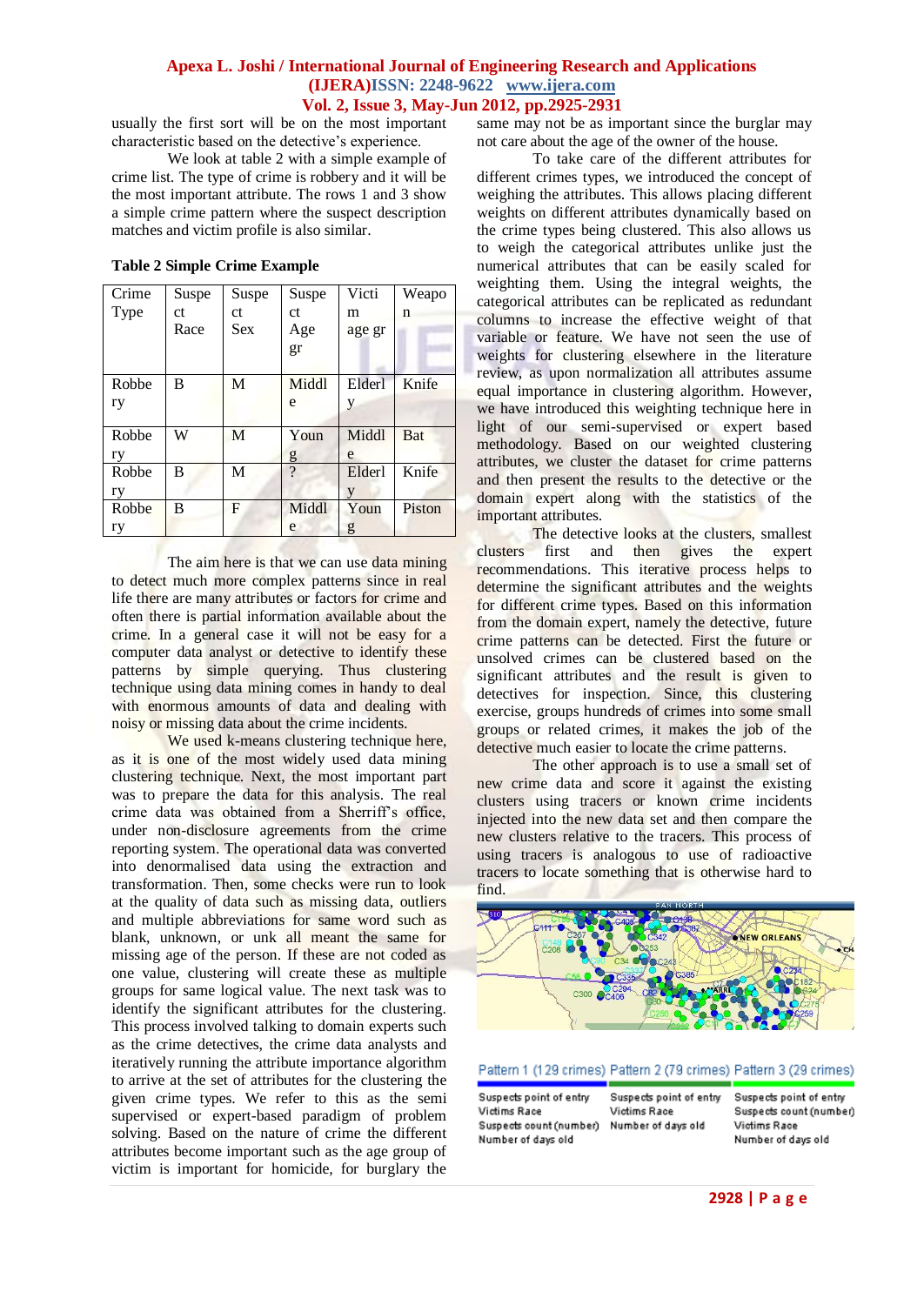Pattern 7 (13 crimes) et al, 1996)[6] There are at least three types of police Pattern 5 (50 crimes) Pattern 6 (9 crimes)

Suspects race Suspects city Suspects Average height Suspects point of entry Suspects Average Weight Suspects Average Age Suspects Average Age Suspects point of entry Number of days old

crime information (primary, secondary, and tertiary), Suspects Sex intelligence (prospective, retrospective, and applied), Suspects point of entry and operational strategies (preventive, prospective, Suspects city Suspects count (number) Suspects Average height of reactive), each of which interacts in a complex Suspects Average Weigfashion with technology (Manning, 1992) [9]. Crime

#### **Figure 2 Plot of crime clusters with legend for significant attributes for that crime pattern VII. GEOGRAPHIC INFORMATION SYSTEMS**

Over the past few years Geographic Information Systems (GIS) has become a standard tool for crime analysts in many police departments, regardless of their size (see for example McEwen and Taxman 1994; Rossmo, 1995). One of the inherent advantages of GIS is its ability to integrate information from a variety of sources into one user interface. In turn, this allows for spatial analyses that would



## **Figure 3 Geographical Information systems**

either not have been possible or at a minimum far more difficult prior to the advent of GIS (Olligschlaeger, 1997)[7]. .

## **VIII. CRIME ANALYSIS**

Crime being inherently spatial phenomena (Ratcliffe, 2004)[8], taking place within a given location and at a specific time, it is logical to analyse crime in terms of spatial crime analysis. The advent of geographic information systems (GIS) has given behavioural scientists the ability to map and track a wide range of social phenomena such as crime incidences. Much more information about what is happening "on the ground" is now available. This enhanced analytic capacity has presented police departments with the opportunity to better serve and protect the people and places in their care. Furthermore, as GIS assists one in seeing and understanding behaviour patterns, it also provides stakeholders with opportunities to join together in partnerships for the common good (Holzman et al, 2003))[8]. A data pattern is an expression in some language describing a subset of the data or a model applicable to that subset (Fayyad

data analysis aids police in transforming this information from one type to another.

## **IX. CRIME SPATIAL DATA ANALYSIS**

Spatial data analysis utilizes statistical analysis methods that address specific issues relating to spatial data, including spatial dependence (autocorrelation) and spatial heterogeneity. These issues run counter to traditional statistical assumptions of heterogeneity and independence of sample data. If these issues are ignored, then analysis results might not be valid. In combining the powerful tools of GIS to integrate and manipulate spatial data with rigorous statistical methods, spatial data analysis shows great promise for criminology, criminal justice, and law enforcement research and practice. (NIJ, 2006)[10].

## **X. POINT PATTERN**

Spatial point patterns (SPP) are based on coordinates of events such as locations of crime incidences and may also include the time of occurrence. All or a sample of point pattern may be plotted on the map. The aim of SPP analysis is to detect whether the point pattern is distributed at random, clustered or regular. SPP is typically interpreted as analysis of clustering. A dot map is commonly used to represent SPP. The tool effectively used for analysis of clustering effects is the K function. This method assesses clustering of crime incidences in detection of hot spots (Kingham et al, 1995) where time and space relationship analysis is required, the methods used are Knox"s method, Mantel"s Method and K-nearest neighbour method. All the three methods require the production of distance matrices of the spatial as well as temporal relationship between crime incidences. Knox"s method requires critical distance in time as well as space defining closeness has to be set but the determination of these critical distances requires subjective decision. Mantel approach does not however require use of critical distances but uses both time and space matrices. It is however insensitive to non-linear associations. The K-nearest neighbor is based on the approximate randomization of the Mantel product statistic (Pfeiffer, 1996) [6].

## **XI. CONCLUSION AND FUTURE WORK**

Exploratory data analysis makes few assumptions about data and it is robust to extreme data values. It is possible to use simple analytical models. The methods that are robust to missing data are useful in the data mining of crime data where data is not so precisely collected. The distances between crime locations are normally not easily available to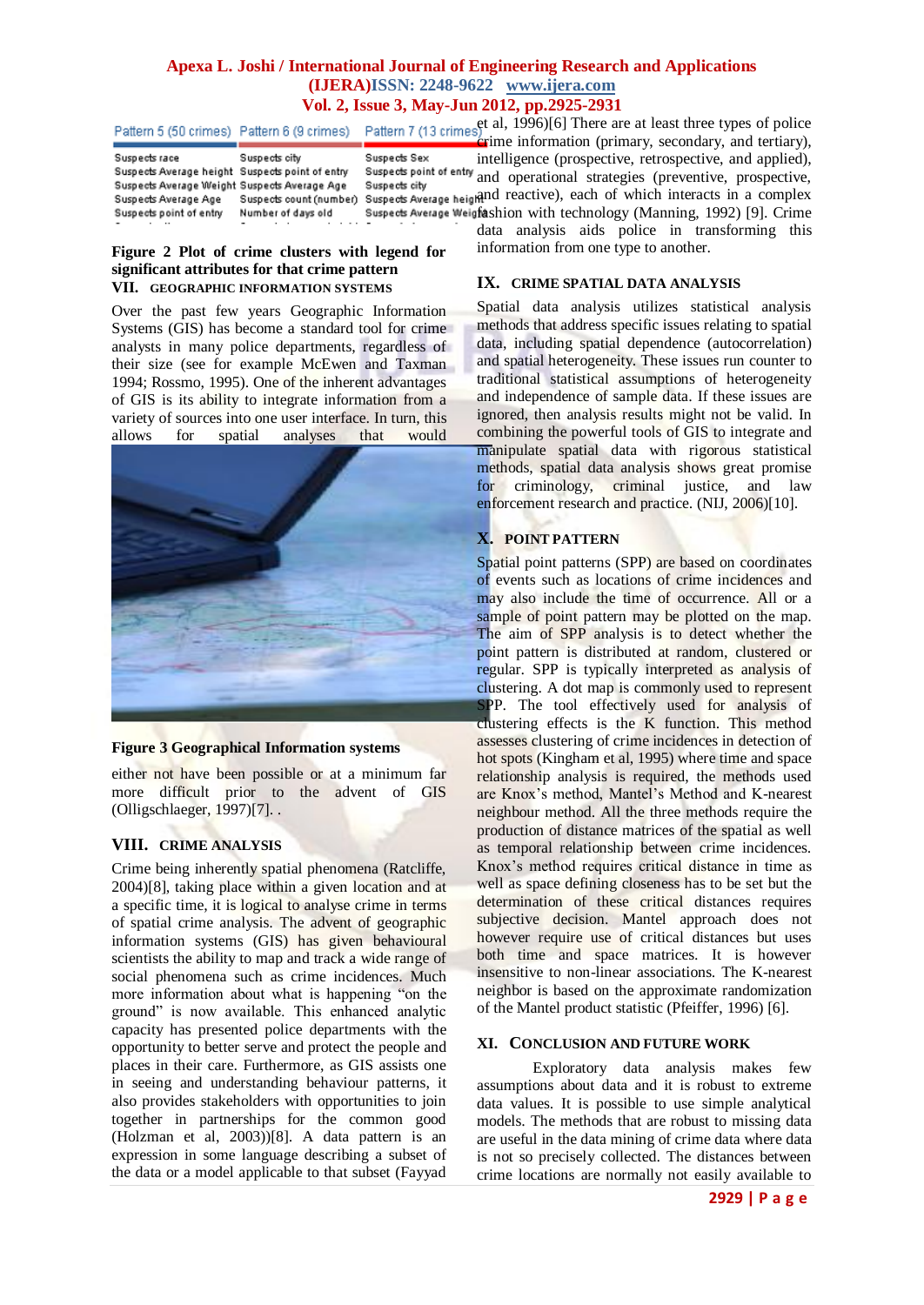#### **REFERENCES**

the police in the areas that are not well planned. The poorly planned areas are best represented by dividing them into area clusters and the analysis is done based on the clusters. The methods that support clustering are therefore best suited for the crime analysis of the poorly planned settings. The manual pin maps are best replaced by the use of GIS.

We looked at the use of data mining for identifying crime patterns crime pattern using the clustering techniques. Our contribution here was to formulate crime pattern detection as machine learning task and to thereby use data mining to support police detectives in solving crimes. We identified the significant attributes; using expert based semi-supervised learning method and developed the scheme for weighting the significant attributes. Our modeling technique was able to identify the crime patterns from a large number of crimes making the job for crime detectives easier.

Some of the limitations of our study include that crime pattern analysis can only help the detective, not replace them. Also data mining is sensitive to quality of input data that may be inaccurate, have missing information, be data entry error prone etc. Also mapping real data to data mining attributes is not always an easy task and often requires skilled data miner and crime data analyst with good domain knowledge. They need to work closely with a detective in the initial phases.



#### **Figure 4: First step toward justice by using intelligent mining tools**

As a future extension of this study we will create models for predicting the crime hot-spots [11] that will help in the deployment of police at most likely places of crime for any given window of time, to allow most effective utilization of police resources. We also plan to look into developing social link networks to link criminals, suspects, gangs and study their interrelationships. Additionally the ability to search suspect description in regional, FBI databases [12], to traffic violation databases from different states etc. to aid the crime pattern detection or more specifically counter terrorism measures will also add value to this crime detection paradigm.

So the aim of the paper is to use the advance technology find the crime and criminals from the world and provide the crime free world.

- [1] Akpinar E. and Usul N. (2004). "Geographic Information Systems Technologies in Crime Analysis and Crime Mapping".
- [2] Adderley R.William and Musgrove Peter, (2001), "Police crime recording and investigation systems: A user's view", An International Journal of Police Strategies and Management, Vol. 24 No. 1, pp. 100-114.
- [3] Reza Fadaei-Tehrani, Thomas M. Green, (2002) "Crime and society" International Journal of Social Economics Volume 29 Number 10 pp. 781-795
- [4] Hsinchun Chen, Wingyan Chung, Yi Qin, Michael Chau, Jennifer Jie Xu, Gang Wang, Rong Zheng, Homa Atabakhsh, "Crime Data Mining: A General Framework and Some Examples", IEEE Computer Society April 2004.
- [5] Hand David, Mannila Heikki, Smyth Padhraic., (2001), "Principles of Data Mining" Prentice Hall.
- [6] Pfeiffer, D. U. (1996), "Issues related to handling of spatial data". Massey University, Palmerston North, New Zealand.
- [7] Olligschlaeger Andreas M (1997), "Weighted Spatial Adaptive Filtering and Chaotic Cellular Forecasting with Applications to Street Level Drug Markets" PhD dissertation on Spatial Analysis of Crime Using GIS-Based Data:, Carnegie Mellon University.

Ratcliffe Jerry H. (2004), "Geocoding crime and first estimate of the minimum acceptable hit rate". International Journal of Geographical Information Science, Vol. 18, No.. 1, pp 61–72

Manning Peter K., (1992), "Information Technologies and the Police" Crime and Justice, Vol. 15, Modern Policing, pp. 349-398

- National Institute of Justice "Spatial Data Analysis", (January 2006), USA http://www.ojp.usdoj.gov/nij/maps/research.html - Accessed February 2006
- [11]C McCue, "Using Data Mining to Predict and Prevent Violent Crimes", available at: http://www.spss.com/dirvideo/richmond.htm?so rce=dmp age&zone=rtsidebar
- [12]Whitepaper, "Oracle"s Integration Hub For Justice And Public Safety", Oracle Corp. 2004, available at: http://www.oracle.com/industries/government/In tegrationHub\_Justice.pdf
- [13]For the geo spatial information available at: http://www.geospatialworld.net/index.php?optio n=com\_content&view=article&id=20403&Itemi d=1391